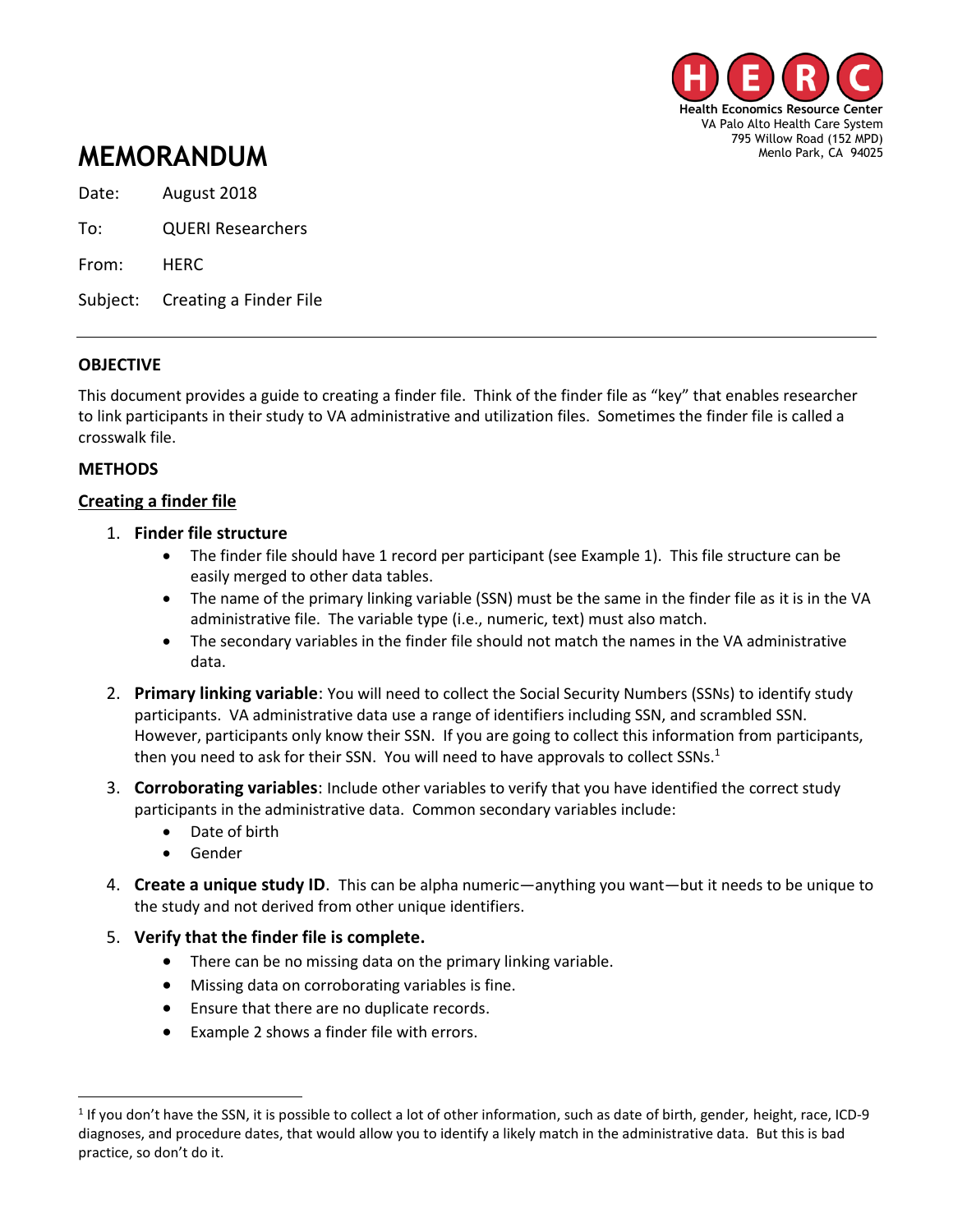#### **Example 1: Sample Finder File WITH NO ERRORS**

| ID                | <b>Site</b> | <b>First</b><br><b>Name</b> | Last<br><b>Name</b> | <b>SSN</b>  | Date of<br><b>Birth</b> | Gender | Date of<br><b>Index</b> | Eligible?      |
|-------------------|-------------|-----------------------------|---------------------|-------------|-------------------------|--------|-------------------------|----------------|
| S0867             | Seattle     | Kenneth                     | Welch               | 123-45-6789 | 06/05/44                | Male   | 08/07/2015              | Yes            |
| S <sub>0581</sub> | Seattle     | Adam John                   | <b>Smith</b>        | 234-56-7890 | 04/15/49                | Male   | 08/07/2015              | Yes            |
| PA 301            | Palo Alto   | Ronald                      | <b>Baker</b>        | 345-67-8901 | 03/12/52                | Male   | 01/12/2016              | N <sub>o</sub> |
| PA 201            | Palo Alto   | Jane                        | Doe                 | 456-78-9012 | 02/13/48                | Female | 05/25/2015              | Yes            |
| PA 842            | Palo Alto   | Charles                     | Steward             | 567-89-0123 | 01/09/58                | Male   | 05/25/2015              | N <sub>o</sub> |

#### **Example 2: Sample Finder File WITH ERRORS**

| 1. Duplicate records: The first two records are the same except for variations in name and different site IDs. |             |                   |                     |               |                         |        |                         |                |
|----------------------------------------------------------------------------------------------------------------|-------------|-------------------|---------------------|---------------|-------------------------|--------|-------------------------|----------------|
| ID                                                                                                             | <b>Site</b> | <b>First Name</b> | Last<br><b>Name</b> | <b>SSN</b>    | Date of<br><b>Birth</b> | Gender | Date of<br><b>Index</b> | Eligible?      |
| AS67                                                                                                           | Seattle     | Adam John         | Smith               | 123-45-6789   | 06/05/44                | Male   | 08/07/2015              | Yes            |
| S0581                                                                                                          | Seattle     | John              | Smith               | 123-45-6789   | 06/05/44                | Male   | 08/07/2015              | Yes            |
| PA 301                                                                                                         | Palo Alto   | Ronald            | <b>Baker</b>        | $XXX-XX-1234$ | 03/12/52                | Male   | 01/12/2016              | Yes            |
| PA 851                                                                                                         | Palo Alto   | Benjamin          | Gold                | 12-34-5678    | 03/12/52                | Male   | 01/12/2016              | Yes            |
| PA 201                                                                                                         | Palo Alto   | Jane              | Doe                 | 987-65-4321   | 02/13/48                | Female | 05/25/2015              | Yes            |
| PA 217                                                                                                         | Palo Alto   | Jane              | Doe                 | 987-65-4321   | 02/13/48                | Female | 05/25/2015              | N <sub>o</sub> |

2. Inaccurate or partial SSNs: The third record only includes last 4 digits of SSN and the fourth record is missing one digit. This will produce thousands of matches within the VA and it takes considerable amount of effort for a programmer to use secondary identifiable data to identify the correct study participant. By the time all of these issues are resolved, the scope of the analyses that are possible with budgeted resources is much narrower.

3. Duplicate records with conflicting eligibility indicator: These duplicate records have matching identifiable data but conflicting eligibility statuses. Investigator will need to come up with rules for which record to keep.